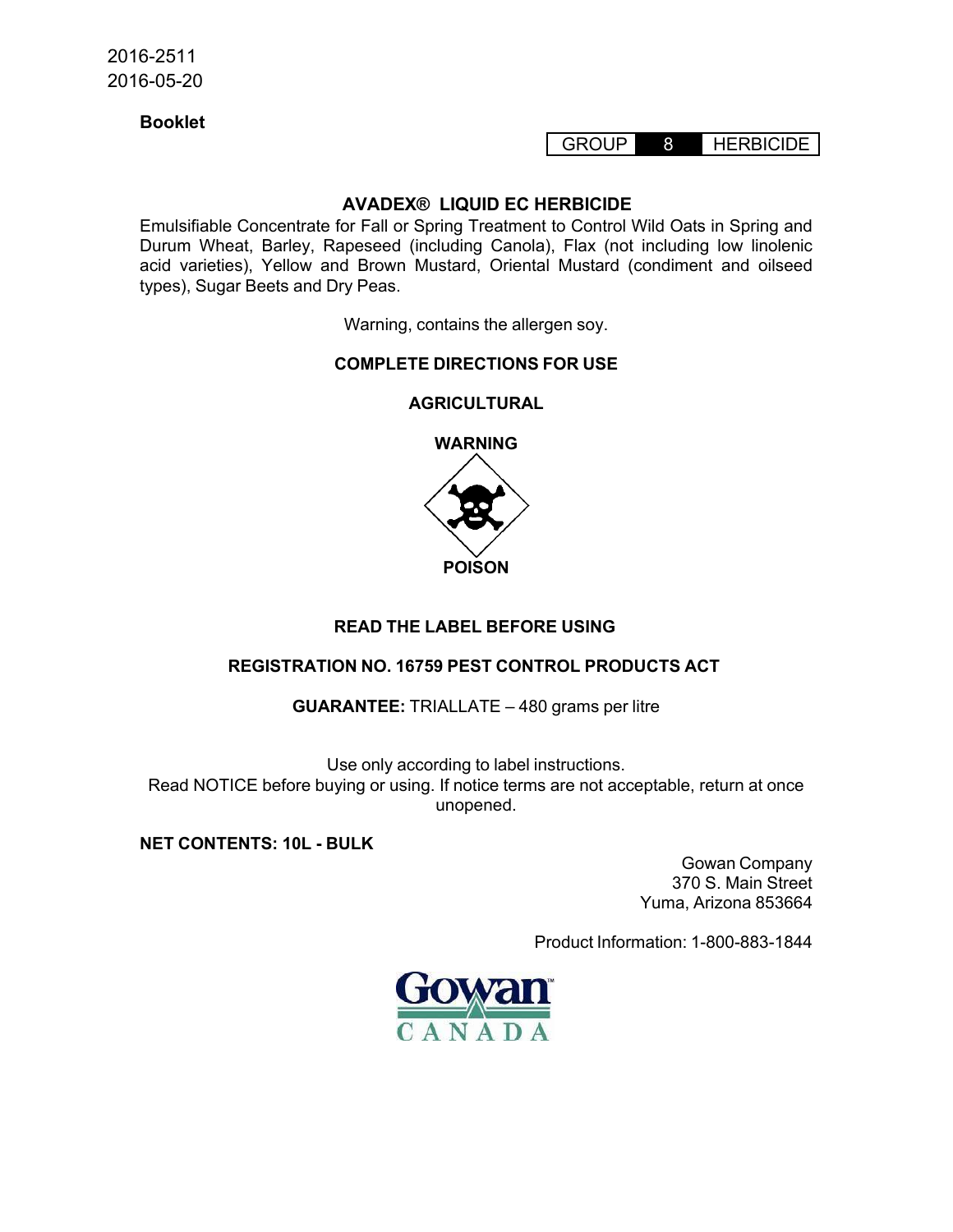## **PRECAUTIONS**

KEEP OUT OF REACH OF CHILDREN COMBUSTIBLE MAY CAUSE SKIN AND EYE IRRITATION. MAY BE HARMFUL IF SWALLOWED. Do not use, pour, spill or store near heat or flame. Do not take internally. Do not get in eyes or on skin or on clothing. Wear a long-sleeved shirt and long pants, chemical-resistant gloves, socks and

chemical-resistant footwear during mixing, loading, application, clean-up and repair. In addition, during clean-up and repair, wear either a respirator with a NIOSH/MSHA/BHSE approved organic-vapour-removing cartridge with a prefilter approved for pesticides OR a NIOSH/MSHA/BHSE-approved canister approved for pesticides.

#### **Restricted-Entry Interval**

Do not enter or allow worker entry into treated areas during the restricted-entry interval of 12 hours.

If this pest control product is to be used on a commodity that may be exported to the U.S. and you require information on acceptable residue levels in the U.S., CropLife Canada's website at www.croplife.ca.

#### **ENVIRONMENTALHAZARDS:**

**Runoff**: To reduce runoff from treated areas into aquatic habitats, consider the characteristics and conditions of the site before treatment. Site characteristics and conditions that may lead to runoff include, but are not limited to, heavy rainfall, moderate to steep slope, bare soil, poorly draining soil (e.g. soils that are compacted or fine textured such as clay). Avoid application of this product when heavy rain is forecast. Contamination of aquatic areas as a result of runoff may be reduced by including a vegetative strip between the treated area and the edge of the water body.

**Leaching**: The use of this chemical may result in contamination of groundwater particularly in areas where soils are permeable (e.g. sandy soil) and/or the depth to the water table is shallow.

**Volatilization**: The active ingredient contained in this product is known to volatilize. To reduce the atmospheric loading of triallate, effort should be made to reduce the volatilization such as the following:

- Incorporation into the soil concurrently with application
- Application should occur when soil temperatures are less than 4°C or less.

This product contains a petroleum distillate which is moderately to highly toxic to aquatic organisms. Avoid contamination of aquatic habitats (such as lakes, rivers, sloughs, ponds, prairie potholes, creeks, marshes, streams, reservoirs, ditches and wetlands), estuaries and marine habitats during application. Do not contaminate irrigation or drinking water supplies or aquatic habitats through direct application, disposal of waste or cleaning equipment.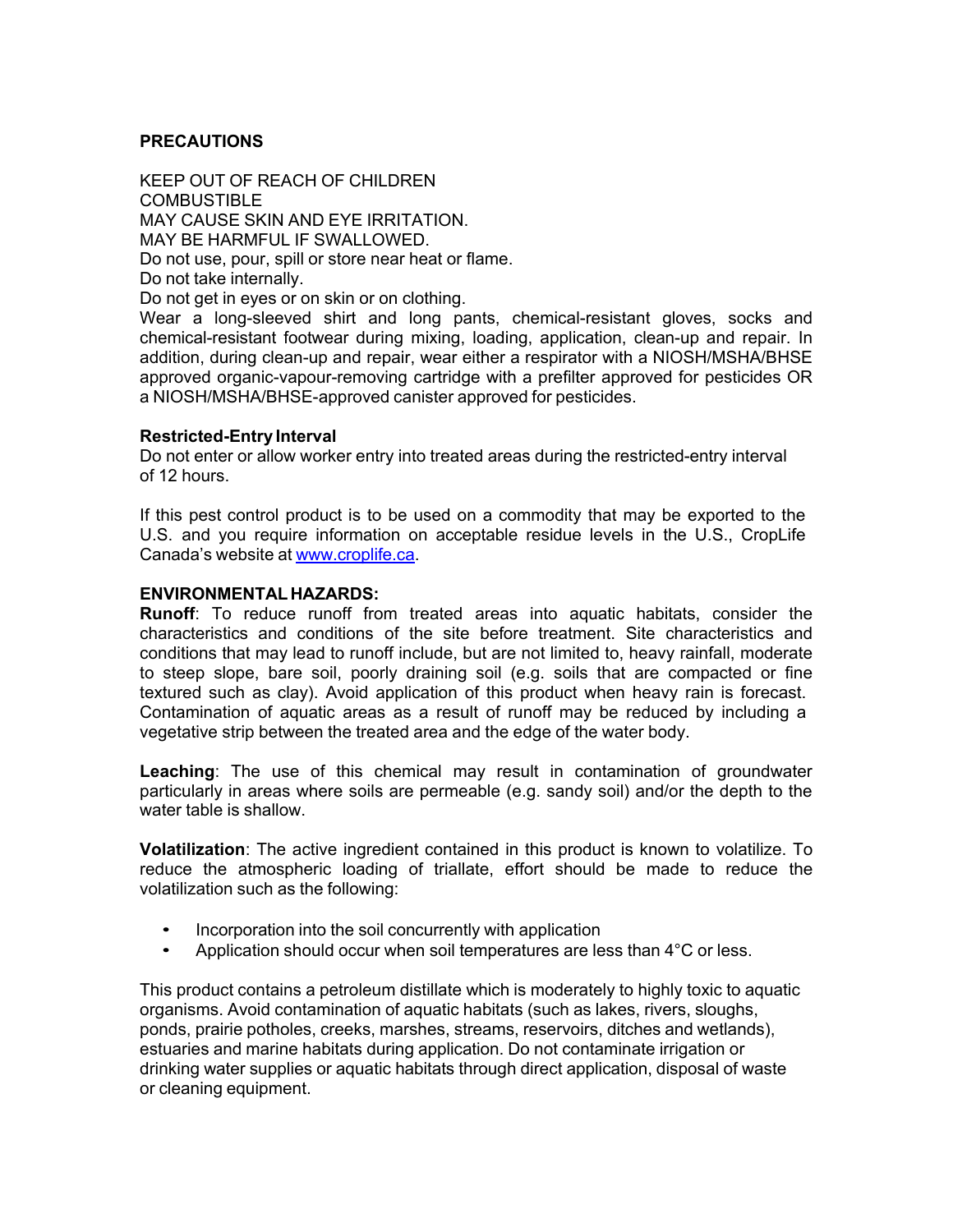## **FIRST AID**

IF SWALLOWED: Call a poison control centre or doctor immediately for treatment advice. Do not induce vomiting unless told to do so by a poison control centre or doctor. Do not give any liquid to the person. Do not give anything by mouth to an unconscious person.

IF ON SKIN OR CLOTHING: Take off contaminated clothing. Rinse skin immediately with plenty of water for 15–20 minutes. Call a poison control centre or doctor for treatment advice.

IF INHALED: Move person to fresh air. If person is not breathing, call 911 or an ambulance, then give artificial respiration, preferably by mouth-to-mouth, if possible. Call a poison control centre or doctor for further treatment advice.

IF IN EYES: Hold eye open and rinse slowly and gently with water for 15–20 minutes. Remove contact lenses, if present, after the first 5 minutes, then continue rinsing eye. Call a poison control centre or doctor for treatment advice.

If medical attention is required: Take container, label or product name and Pest Control Product Registration Number with you when seeking medical attention.

### **TOXICOLOGICALINFORMATION**

This product contains petroleum distillates. Treat symptomatically.

### **FOR MEDICAL EMERGENCIES INVOLVING THIS PRODUCT, CALL PROSAR AT 1-888-478-0798.**

In case of FIRE, use water spray, foam, dry chemical or CO2.

### **RESTRICTED-ENTRYINTERVAL**

Do not enter or allow worker entry into treated areas during the restricted-entry interval of 12 hours.

### **GENERAL INFORMATION**

### **DO NOT APPLY BY AIR.**

This product is recommended for wild oat control in spring and durum wheat, barley, rapeseed (including canola), flax (not including low linolenic acid varieties), Yellow and Brown Mustard, Oriental Mustard (condiment and oilseed types), sugar beets and dry peas only. Other crops should not be treated with this product because injury may occur.

This product can be either fall or spring applied according to the recommendations on this label. Seeding may be done either before or after application and incorporation in the spring depending upon the crop that is to be sown. Pre-plant incorporated treatments generally provide superior wild oat control as compared to post-plant incorporated treatments.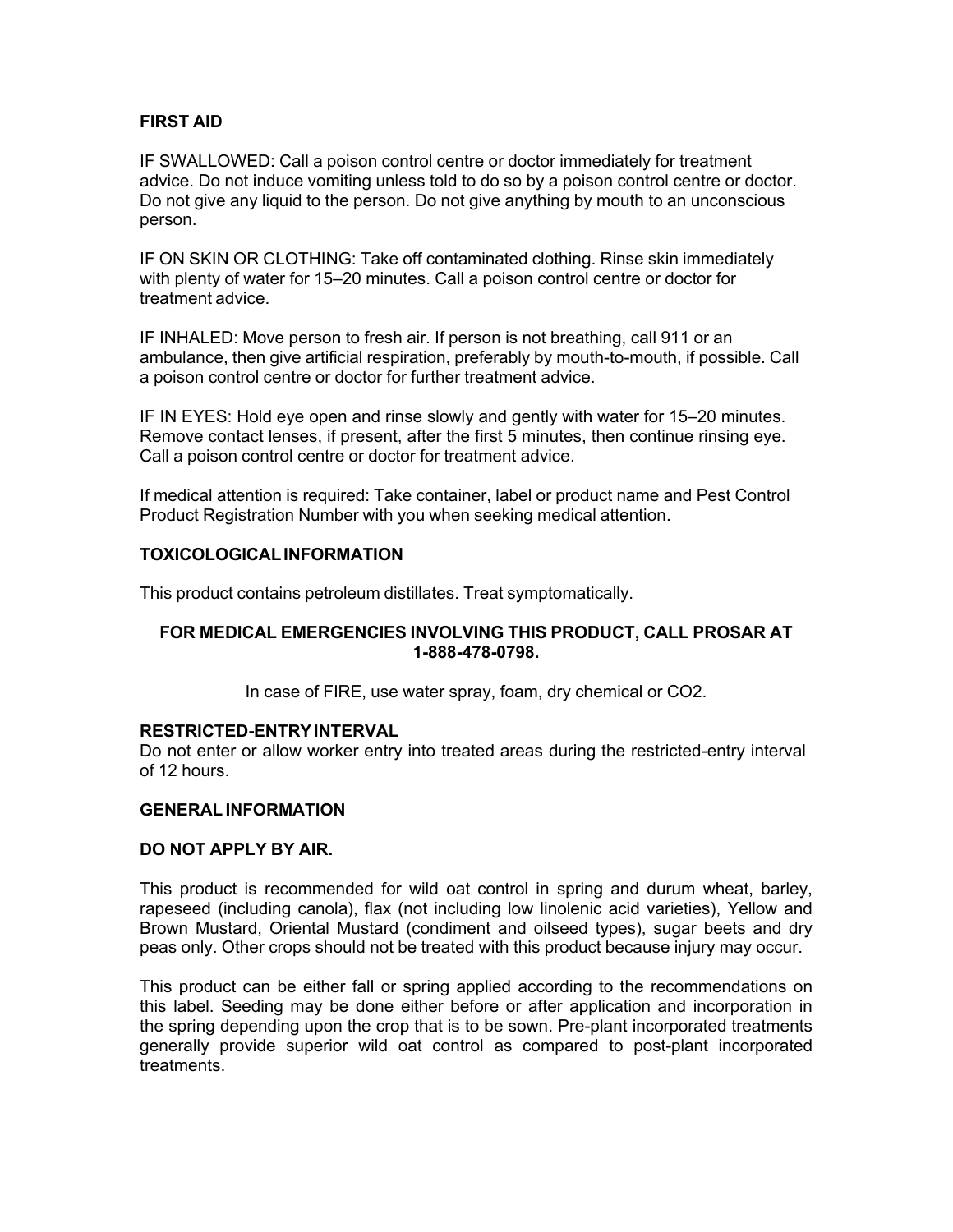This herbicide, or any labelled tank mixture of this herbicide, should be applied on the soil and incorporated before weeds germinate. If weeds have emerged prior to application, they must be controlled by tillage.

Application equipment must be properly calibrated. Application of an excessive rate of Avadex Liquid EC herbicide may injure the crop, whereas

application of too low a rate may result in poor wild oat control. Before applying this product, be sure the soil is in good working condition. Clay soils may require additional tillage to obtain good tilth. Application to a field which is wet, lumpy, rough or ridged will result in reduced wild oat control and promote crop thinning. See the "Field Preparation" section for additional information.

The incorporation of this product in to the soil must be completed as soon as possible on the day of application. The incorporation should not be deeper than 5 cm, as deeper incorporation tends to dilute the product, thus decreasing wild oat control and increasing the risk of crop injury. See the "How to Incorporate" section for additional information.

When using Avadex Liquid EC herbicide, an untreated strip

should be left for proof of results. Weed control may be evaluated by removing a surface 2.5 to 5 cm of soil at the time of germination to inspect the number of wild oats that were killed. This product is primarily absorbed by wild oat shoots from the treated layer of the soil. Wild oats are usually controlled before they emerge through the soil. Occasionally, and particularly under dry conditions and/or cool soil temperatures, some wild oats may emerge and reach the 3 to 4 leaf stage before dying.

Rainfall of at least 1.5 cm within 2 weeks after application in the spring is required to ensure maximum performance of the spring treatment.

Under conditions of prolonged cool soil temperatures at the time of germination, or extreme drought in spring, this product may not maintain the usual high standard of wild oat control.

Underseeding legumes: This product can be used in labelled crops which are to be underseeded to forage legumes such as alfalfa, clovers and trefoil provided that the legumes are not harvested for green chop, silage or hay in the year of seeding.

## **NOTE**

Thinning in wheat following treatment has been known to occur under conditions of heavy rainfall and/or cold weather after application and before crop emergence. Thinning is usually avoided by applications after seeding in the spring and minimized WHEN THE SEED IS PLACED 1.5 TO 2.5 CM BELOW THE AVADEX LIQUID EC

HERBICIDE TREATED SOIL LAYER. Thinning is usually more than offset by tillering and increased yields.

Some wheat thinning may be noted on eroded knolls.

Domestic oats should not be seeded where Avadex Liquid EC herbicide was used the previous year. There is a possibility that this product may carry over sufficiently to injure this crop.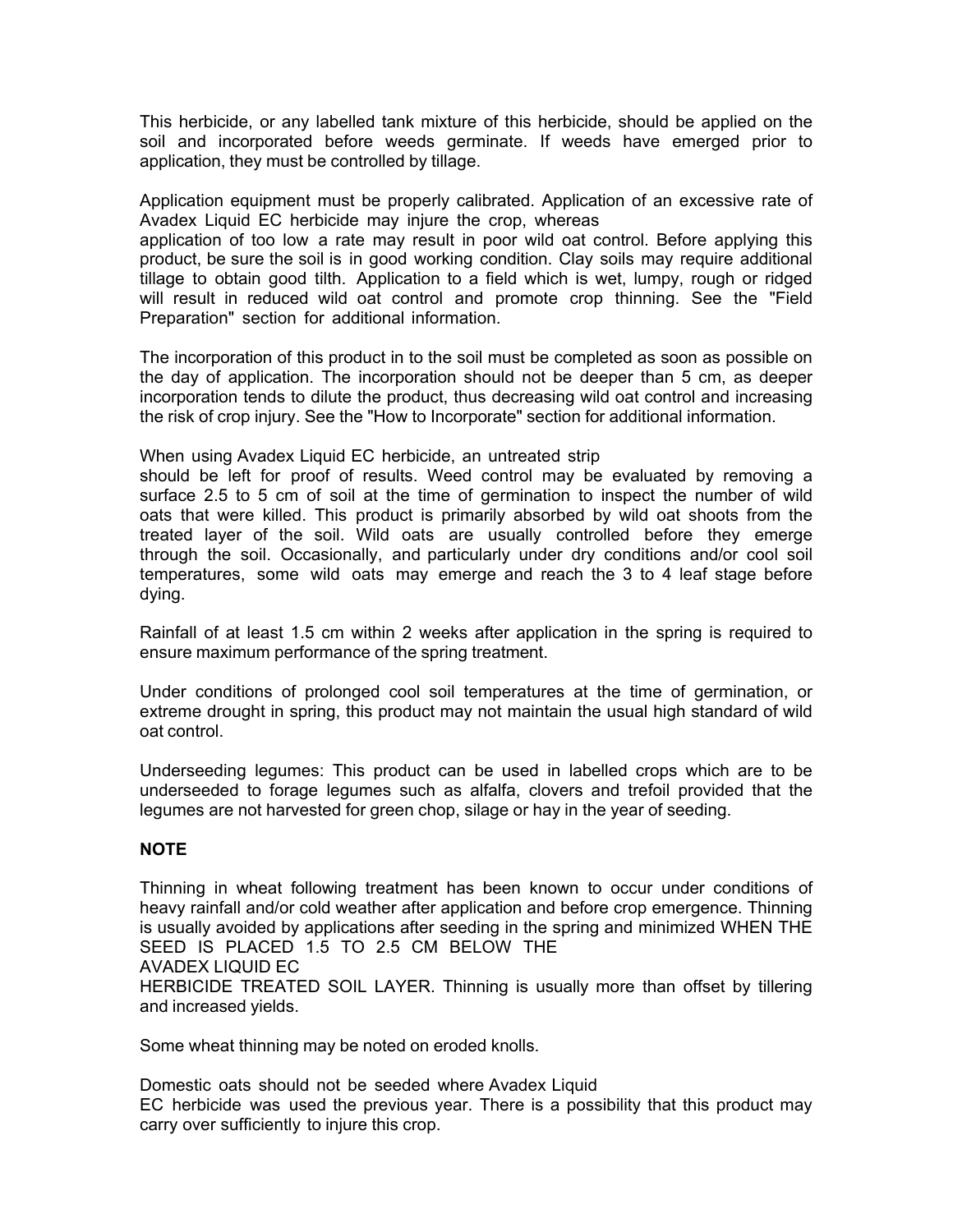CAUTION: Do not graze the treated crops or cut for hay; there are not sufficient data to support such use.

# **RESISTANCE-MANAGEMENT RECOMMENDATIONS**

For resistance management, Avadex Liquid EC Herbicide

is a Group 8 herbicide. Any weed population may contain or develop plants naturally resistant to Avadex Liquid EC Herbicide and other Group 8

herbicides. The resistant biotypes may dominate the weed population if these herbicides are used repeatedly in the same field. Other resistance mechanisms that are not linked to site of action, but specific for individual chemicals, such as enhanced metabolism, may also exist. Appropriate resistance-management strategies should be followed.

To delay herbicide resistance:

- Where possible, rotate the use of Avadex Liquid EC Herbicide or other Group 8 herbicides with different herbicide groups that control the same weeds in a field.
- Use tank mixtures with herbicides from a different group when such use is permitted.
- Herbicide use should be based on an IPM program that includes scouting, historical information related to herbicide use and crop rotation, and considers tillage (or other mechanical), cultural, biological and other chemical control practices.
- Monitor treated weed populations for resistance development.
- Prevent movement of resistant weed seeds to other fields by cleaning harvesting and tillage equipment and planting clean seed.
- Contact your local extension specialist or certified crop advisors for any additional pesticide resistance-management and/or integrated weed-management recommendations for specific crops and weed biotypes.
- For further information or to report suspected resistance, contact Gowan Company at 1-800-883-1844 or at www.gowanco.com.

## **HOW TO MIX AND APPLY**

Herbicides may not always mix evenly throughout a sprayable fluid fertilizer or the components may separate too quickly to make their combined use of practical value. This may be due to certain characteristics of the different fluid fertilizers. Always predetermine the compatibility of this product with a sprayable fluid fertilizer carrier by mixing small proportional quantities in advance. If large flakes, sludge, gel or other precipitates occur, do not use the carrier with this product in the same spray tank.

Apply Avadex Liquid EC Herbicide, or the labelled tank mixture in a minimum of 90 litres of water or sprayable fluid fertilizer carrier (such as 28-0-0) per hectare as a broadcast treatment.

Spraying during winds above 16 kilometres per hour will result in a loss of this product or the labelled tank mixture and may result in less than optimum wild oat control.

Mix this product or the labelled tank mixture with the appropriate carrier as follows:

- 1. Fill the tank approximately three-quarters full with carrier.
- 2. Carefully add the proper amount of this product or the labelled tank mixture while mixing.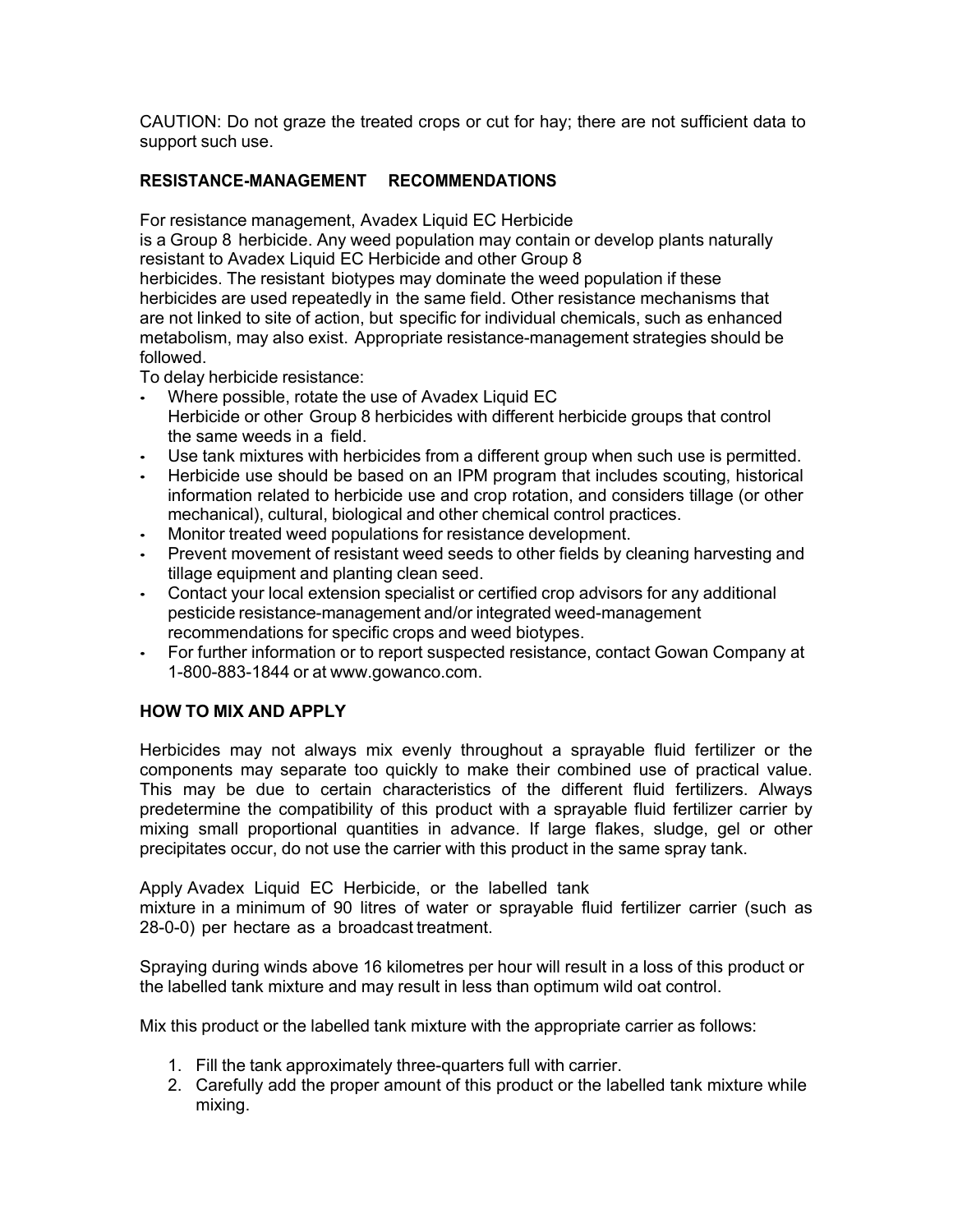3. Complete filling the sprayer tank with carrier. Remove the hose from the tank immediately to avoid siphoning back into the carrier source. Maintain good agitation at all times until the contents of the tank are sprayed.

**NOTE:** If spray mixture is allowed to settle at anytime, thorough agitation is required to resuspend the mixture before spraying is resumed.

4. The sprayer by-pass valve should be in operation before and during application.

Before spraying, check all hose connections to see that they are properly secured. Adjust the height of the spray boom in the field to ensure an even distribution of the product on the soil. Avoid overlapping of the spray. Overlapping will double the recommended rate and crop injury may result. Pressure should not be above 200 kPa and just high enough to provide a uniform spray pattern. Boomless sprayers should not be used as the distribution of Avadex Liquid EC herbicide will be uneven. Flush the sprayer with clean water after use.

Promptly change clothing which becomes wetted by accidental spillage or drift from spray. Wash clothing before reuse.

### **FIELD PREPARATION**

Before applying this product be sure the soil is in good working condition. All deep tillage by cultivation or double disc implements must be completed prior to application of this product. Application of this product to soil which has 30% or greater trash cover will result in less than optimum wild oat control. If excessive trash is present, additional tillage will be necessary to reduce the trash cover to an acceptable level before application.

If the soil is excessively wet or lumpy, making proper incorporation difficult, cultivation with suitable tillage equipment may be required before application and incorporation to improve the soil condition. If ridging is a problem, suitable tillage is recommended prior to application to eliminate the ridging and ensure uniform distribution of the herbicide.

### **HOW TO INCORPORATE**

This product or labelled tank mixtures must be incorporated into the soil, using suitable tillage equipment, in order to provide wild oat control. Two incorporation operations at right angles to one another are necessary for thorough mixing of this product in the soil. The first incorporation should be completed as soon as possible on the day of spraying, whereas the second incorporation may or may not be done immediately thereafter, depending upon the timing of the application. See the "Fall Incorporation" and "Spring Incorporation" sections of this label for additional information.

Do not incorporate this product more than 5 cm. This can be accomplished by setting the tillage equipment to work the soil no deeper than 7.5 cm to 10 cm. Shallow incorporation is necessary to prevent dilution of the product, thus decreasing wild oat control and increasing the risk of crop injury.

Harrowing does not provide effective incorporation if compact soil prevents penetration of harrow teeth or if trash accumulates in the harrow sections or if harrows bounce.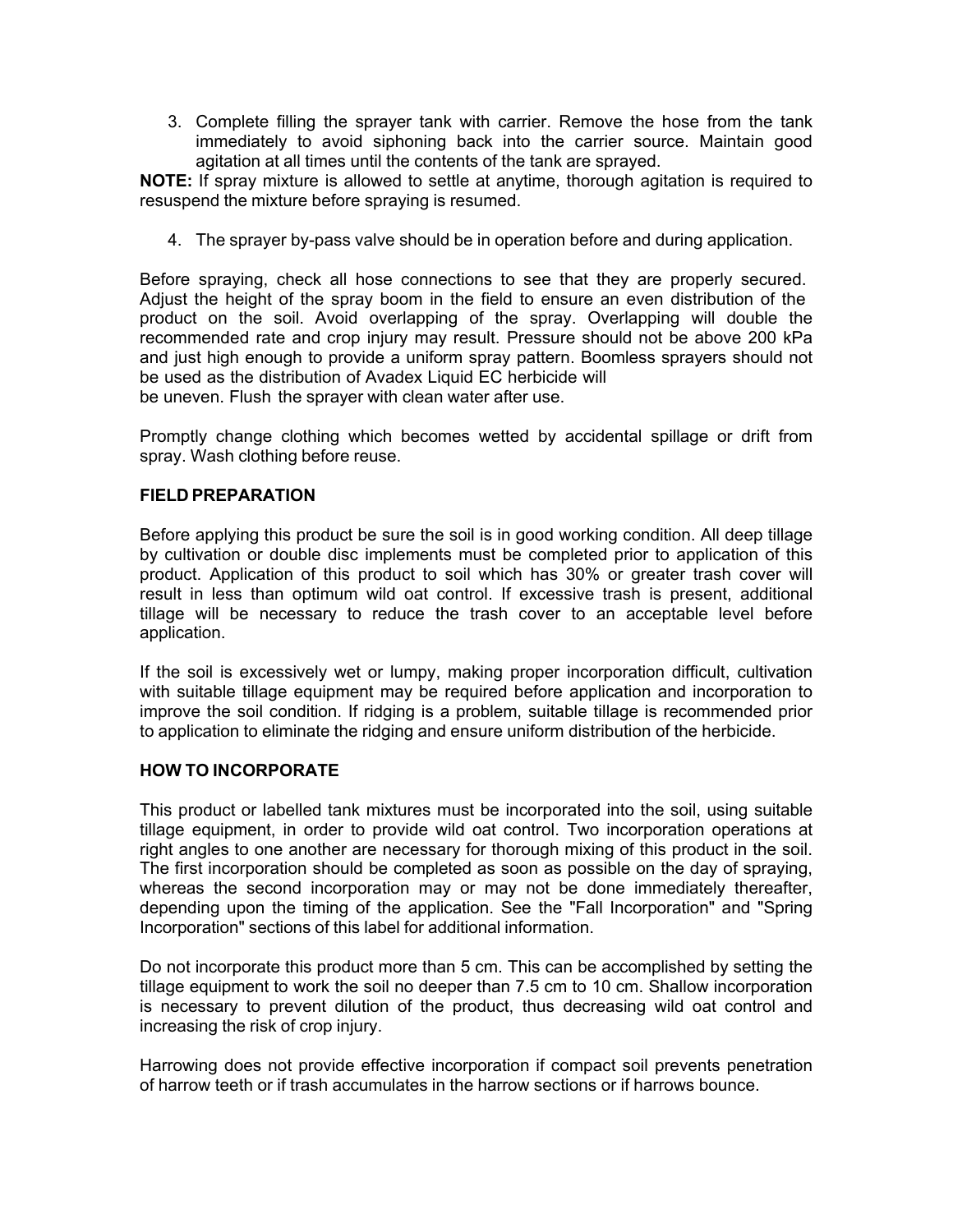## **FALL INCORPORATION**

This product must be incorporated as described in the "How to Incorporate" section of this label.

For fall applications, only one incorporation is required in the fall. The second incorporation may be done either in the fall (prior to soil freeze-up) or in the spring. See the "Spring Incorporation" section for additional information.

### **SPRINGINCORPORATION**

### **Before Seeding**

This product must be incorporated as described in the "How to Incorporate" section of this label.

This product may be incorporated prior to the seeding of any labelled crop. See the "Directions for Use" section for exceptions.

The second incorporation may then be conducted any time until crop emergence. If the second incorporation is conducted after seeding, a harrow or other suitable tillage equipment adjusted to a depth so as not to disturb the seed should be used.

If ridging is a problem after seeding, one harrowing is recommended to eliminate the ridging and ensure uniform distribution of the herbicide.

## **After Seeding**

This product must be incorporated as described in the "How to Incorporate" section of this label.

This product may be incorporated after the seeding of any labelled crop. See the "Directions for Use" section for exceptions.

Seed to a depth of 5 to 7.5 cm, then immediately shallowly incorporate to a depth of 4 to 5 cm using suitable equipment, such as harrows.

The second incorporation must be conducted at a right angle to the first incorporation, any time prior to crop emergence.

Adjust incorporation equipment to a depth so as not to disturb the seed.

### **DIRECTIONS FOR USE**

The recommended higher rates of this product should be used in soils with greater than 4% organic matter content.

DO NOT apply more than one application per year.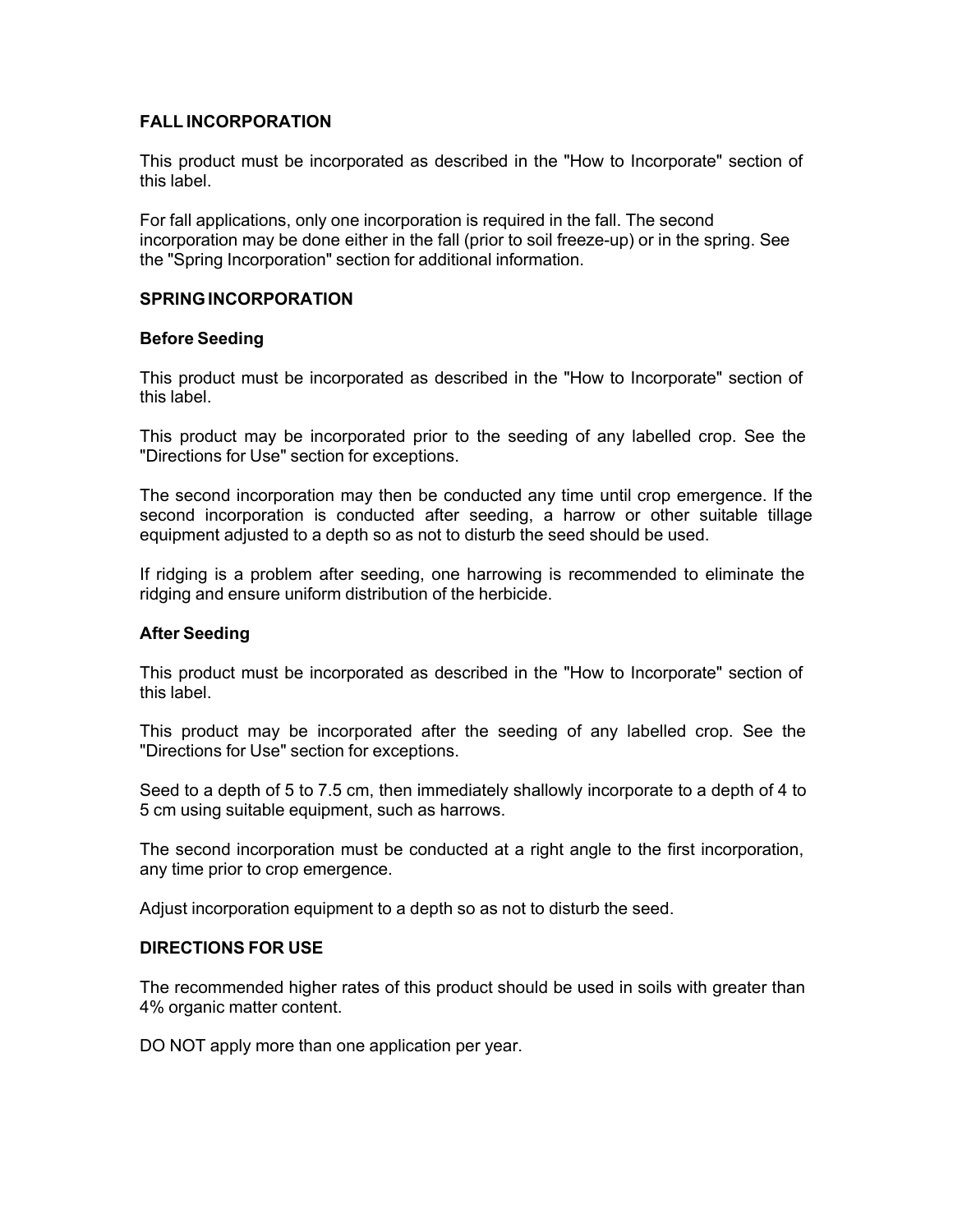DO NOT apply this product directly to aquatic habitats (such as lakes, rivers, sloughs, ponds, praIrie potholes, creeks, marshes, streams, reservoirs, ditches and wetlands), estuaries and marine habitats.

DO NOT contaminate irrigation or drinking water supplies or aquatic habitats by cleaning of equipment or disposal of wastes.

DO NOT handle more than 189 kg a.i./day (394 L for Avadex Liquid EC Herbicide). Mixtures must be prepared by using a closed mix/load system. Applicators using ground equipment must use a closed cab.

DO NOT apply during periods of dead calm. Avoid application of this product when winds are gusty.

DO NOT apply with spray droplets smaller than the American Society of Agricultural and Biological Engineers medium classification.

### **BUFFER ZONES**

The buffer zones specified below are required between the point of direct application and the closest downwind edge of sensitive terrestrial habitats (such as grasslands, forested areas, shelter belts, woodlots, hedgerows, pastures, rangeland and shrub lands) sensitive freshwater habitats (such as lakes, rivers, sloughs, ponds, prairie potholes, creeks, marshes, streams, reservoirs and wetlands) and estuarine or marine habitats.

| <b>Method of Application</b> | Buffer Zone (metres) Required for the Protection of: |            |            |                            |
|------------------------------|------------------------------------------------------|------------|------------|----------------------------|
|                              | <b>Aquatic Habitat at Water Depths:</b>              |            |            | <b>Terrestrial Habitat</b> |
|                              | $<$ 1 metre                                          | 1-3 metres | > 3 metres |                            |
| Ground sprayer*              |                                                      |            |            |                            |
| Ground sprayer with          |                                                      |            |            |                            |
| shrouds                      |                                                      |            |            |                            |
| Ground sprayer with cones    |                                                      |            |            |                            |

\*For field sprayer application, buffer zones can be reduced with the use of drift reducing spray shields. When using a spray boom fitted with a full shield (shroud, curtain) that extends to the crop canopy, the labeled buffer zone can be reduced by 70%. When using a spray boom where the individual nozzles are fitted with cone-shaped shields that are no more than 30 cm above the crop canopy, the labeled buffer zone can be reduced by 30%.

### **Fall Treatment**

Fall applications of this product must be made after October 1 and until soil freeze-up. Applications made before October 1 may result in reduced effectiveness of the herbicide. See the "Field Preparation" and "How to Incorporate" sections of this label for additional information.

| <b>AVADEX LIQUID EC HERBICIDE RATES (L/ha) -- FALL</b> |         |          |         |                           |
|--------------------------------------------------------|---------|----------|---------|---------------------------|
| <b>Organic Matter</b>                                  |         |          |         |                           |
| Crop                                                   | $< 2\%$ | $2 - 4%$ | $> 4\%$ | <b>Seeding Depth</b>      |
| Spring and Durum Wheat                                 | 2.5     | 2.9      | 3.5     | $5 - 7.5$ cm <sup>*</sup> |
| <b>Barley</b>                                          | 2.5     | 2.9      | 3.5     | $5 - 7.5$ cm <sup>*</sup> |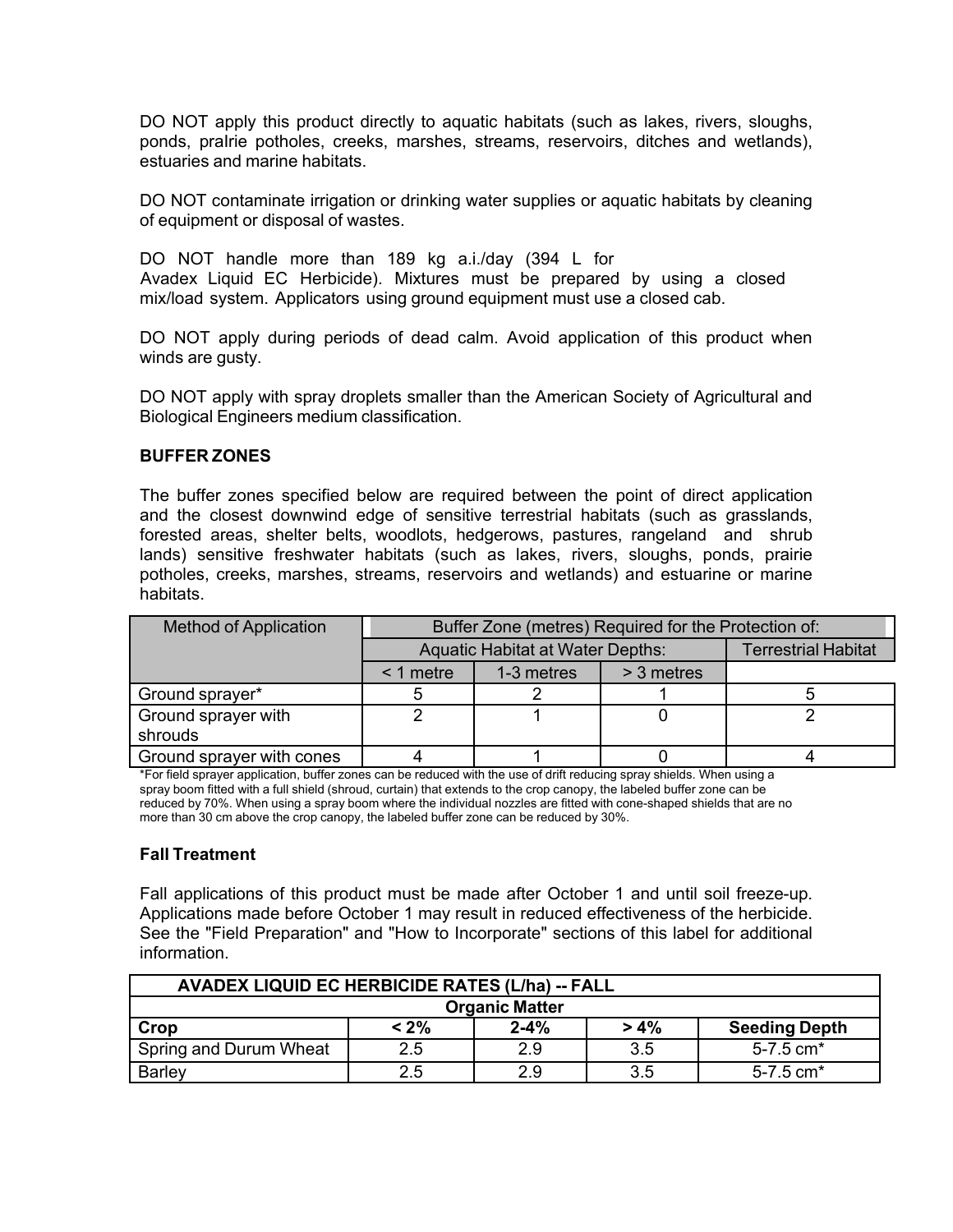| Rapeseed, Flax** Yellow | 2.9 | 3.5 | 4.6 | As desired |
|-------------------------|-----|-----|-----|------------|
| and Brown Mustard,      |     |     |     |            |
| <b>Oriental Mustard</b> |     |     |     |            |
| (condiment and oilseed) |     |     |     |            |
| types), Sugar Beets     |     |     |     |            |

\* This seeding depth will ensure placement below the treated layer. DO NOT SEED DEEPER THAN 7.5 CM>

\*\* not including low linolenic acid varieties

## **Spring Treatment**

This product can be applied either before or after seeding labelled crops, except as noted in the following table. For applications before seeding, seed to the proper depth immediately or up to 3 weeks after application. Superior wild oat control is generally achieved from applications made before seeding.

For applications made after seeding, application and both incorporations must be completed prior to emergence of the crop. For after seeding applications, optimum wild oat control is achieved when the application and initial incorporation are made as soon as possible after seeding.

See the "Field Preparation" and "How to Incorporate" sections of this label for additional information.

| <b>AVADEX LIQUID EC HERBICIDE RATES (L/ha) - SPRING</b>                                                                              |                                   |            |                           |                        |
|--------------------------------------------------------------------------------------------------------------------------------------|-----------------------------------|------------|---------------------------|------------------------|
| <b>Organic Matter</b>                                                                                                                |                                   |            |                           |                        |
| Crop                                                                                                                                 | <b>Application</b><br>Timing      | 4% of less | <b>Greater than</b><br>4% | <b>Seeding Depth</b>   |
| Spring and Durum<br>Wheat                                                                                                            | Before seeding**<br>After seeding | 2.5<br>2.9 | 2.9<br>3.5                | 5-7.5 cm*<br>5-7.5 cm* |
| <b>Barley</b>                                                                                                                        | Before and After<br>seeding       | 2.9        | 3.5                       | 5-7.5 cm*              |
| Rapeseed, Flax***<br><b>Yellow and Brown</b><br>Mustard, Oriental<br>Mustard (condiment<br>and oilseed types),<br><b>Sugar Beets</b> | Before seeding                    | 3.5        | 4.6                       | As desired             |
| Peas (dry)                                                                                                                           | Before seeding                    | 3.5        | 3.5                       | As desired             |

\*This seeding depth will ensure placement below the treated layer. DO NOT SEED DEEPER THAN 7.5 CM.

\*\*DO NOT APPLY this product before seeding wheat in soils with 4% or less organic matter (brown, dark brown or grey-wooded soil zones) where discers are to be used for the seeding operation. If an air seeder is to be used, it must be equipped with a depth control device to ensure accurate seed placement, otherwise crop injury may occur.

\*\*\* not including low linolenic acid varieties

## **AVADEX LIQUID EC HERBICIDE PLUS TREFLAN**® **OR RIVAL®**

### **(Tank Mixture)**

Avadex Liquid EC Herbicide can be tank mixed with Treflan or Rival herbicide for the control of both wild oats and wild millet (green and yellow foxtail).

This tank mixture can be applied after seeding wheat and barley only.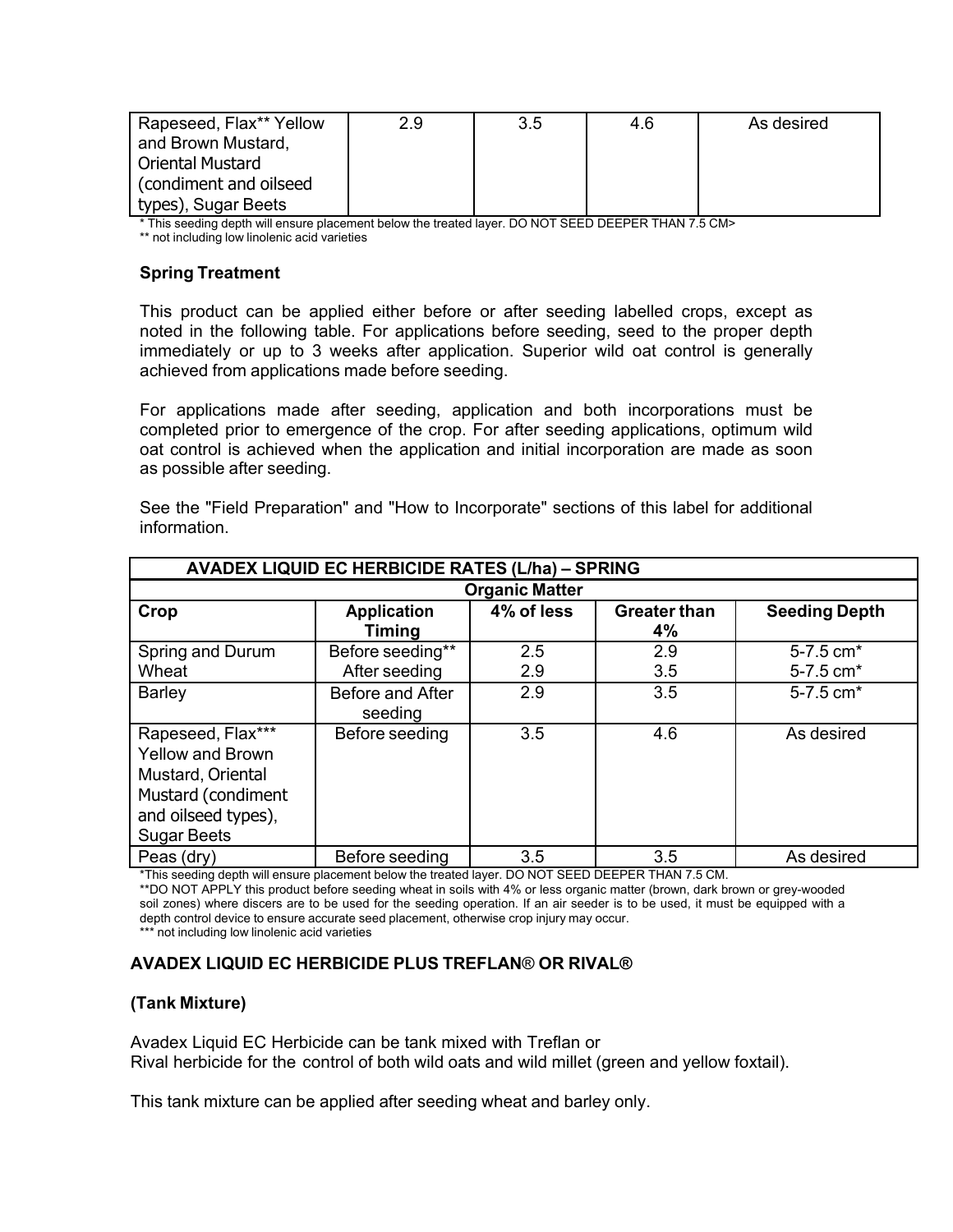Refer to the "Field Preparation", "How to Mix and Apply" and "How to Incorporate" sections of this label for specific information.

### **Rates to Apply**

Apply Avadex Liquid EC Herbicide at the rate recommended in the "Directions for Use" section, tank mixed with Treflan herbicide at the rate recommended in the following table:

| <b>TREFLAN RATES (L/ha)</b>                                 |     |     |  |  |
|-------------------------------------------------------------|-----|-----|--|--|
| <b>SOIL ORGANIC MATTER CONTENT</b>                          |     |     |  |  |
| <b>Soil Texture Group*</b><br>4% or less<br>Greater than 4% |     |     |  |  |
| Coarse and Medium                                           |     | 1.5 |  |  |
| Fine                                                        | 1 5 | 1.5 |  |  |

| <b>RIVAL RATES (L/ha)</b>          |                               |      |  |  |
|------------------------------------|-------------------------------|------|--|--|
| <b>SOIL ORGANIC MATTER CONTENT</b> |                               |      |  |  |
| Soil Texture Group*                | 4% or less<br>Greater than 4% |      |  |  |
| Coarse and Medium                  | 1 21                          | 1.65 |  |  |
| Fine                               | 1.65                          | 1.65 |  |  |

\*Refer to the following table to determine the corresponding soil texture group for the soil to be treated:

| <b>Soil Texture Group</b> | <b>Soil Texture</b>                    |
|---------------------------|----------------------------------------|
| Coarse                    | Sandy, loamy sand, sandy loam          |
| Medium                    | Loam, silt loam, silt, sandy clay loam |
| Fine                      | Silty clay loam, clay loam, sandy clay |

## **ATTENTION**

- Refer to the label for Treflan or Rival liquid herbicide for additional precautions.
- Seeding depth should be 5-7.5 cm. DO NOT seed deeper than 7.5 cm.

® Treflan is a trademark of Dow AgroSciences Canada Ltd. ® Rival is a registered trademark of Aventis CropSciences.

### **IN CASE OF A MEDICAL EMERGENCY involving this product, Call Prosar 1-888-478-0798**

### **STORAGE**

STORE ABOVE 0.C TO KEEP FROM FREEZING.

Freezing will result in crystals which settle to the bottom of the can. If allowed to freeze, place in a warm room (22oC) and roll and shake the can frequently for several days to redissolve.

Keep Avadex Liquid EC Herbicide container closed to prevent spills, evaporation and contamination.